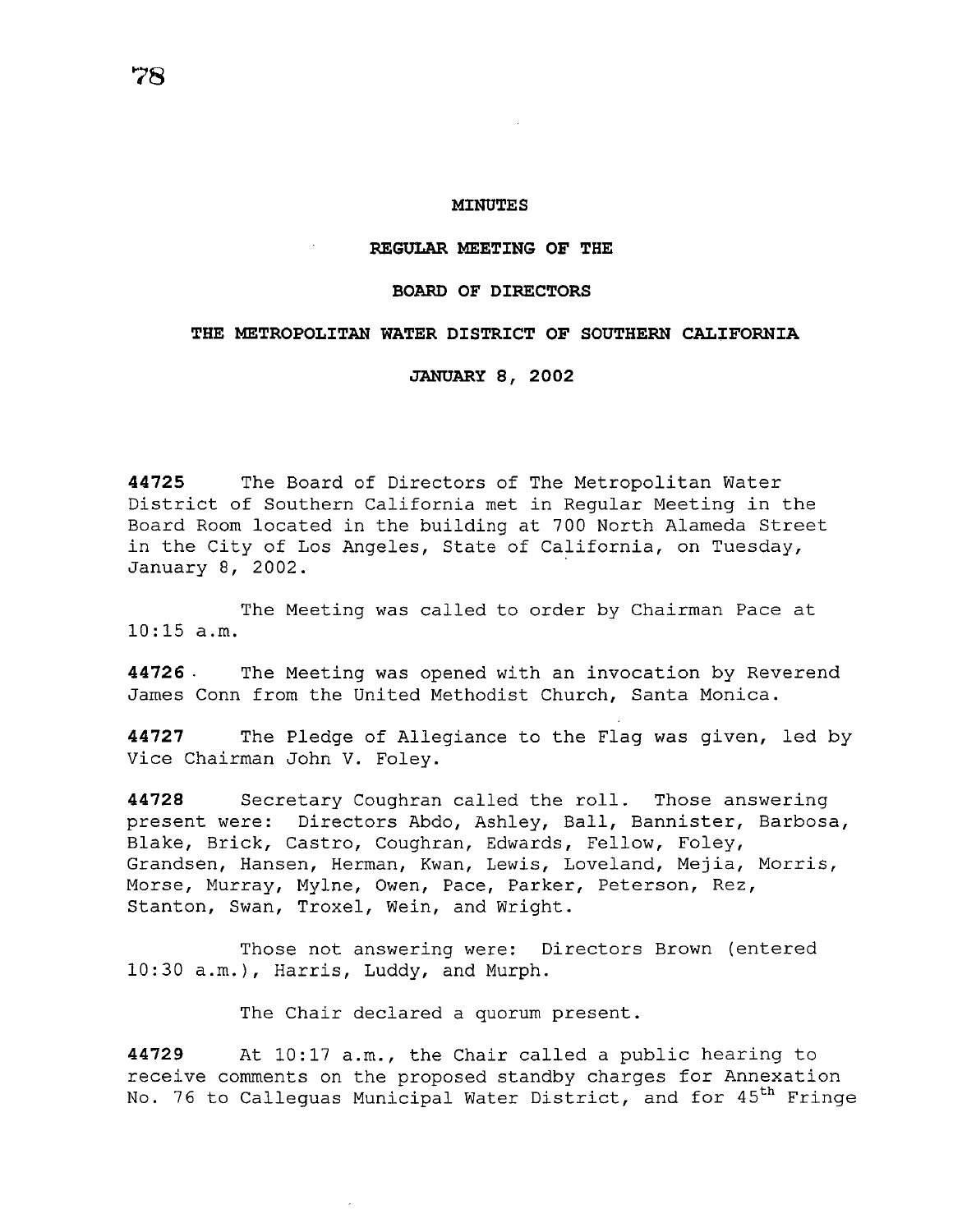Area Annexation to Western Municipal Water District of Riverside County.

No members of the public responded; and after tabulation of the ballots was completed, and with no protests filed, the Chair closed the public hearing at 10:18 a.m.

**44730** Chairman Pace invited members of the public to address the Board on matters within the Board's jurisdiction. No members of the public responded.

**44731** There being no objection, the Chair ordered the reading of the Minutes of the Meeting of December 11, 2001, dispensed with, a copy having been mailed to each Director.

Director Stanton moved, seconded by Director Blake and carried, approving the foregoing Minutes as mailed.

**44732** Chairman Pace presented to Director Gary A. Morse a pin for his five years of service on Metropolitan's Board, representing Central Basin Municipal Water District.

**44733** The General Counsel's letter signed December 21, 2001, was presented, transmitting the credentials evidencing the reappointment by Upper San Gabriel Valley Municipal Water District of Anthony R. Fellow as its representative on Metropolitan's Board for an indefinite term, effective January 1, 2002.

General Counsel Walston reported the credentials had been examined and found legally sufficient, and that the Oath of Office was administered to Director Fellow on January 7, 2002. The Chair ordered the credentials, together with the General Counsel's letter, received and filed.

**44734** Nominating Committee Vice Chairman Fellow reported that the committee met and considered candidates to fill the three positions of nonofficer members of the Executive Committee, each for a two-year term effective January 1, 2002 and ending December 31, 2003. Following the review, the committee submitted as nominees the current incumbents, Timothy F. Brick, John M. Mylne, III, and George Wein.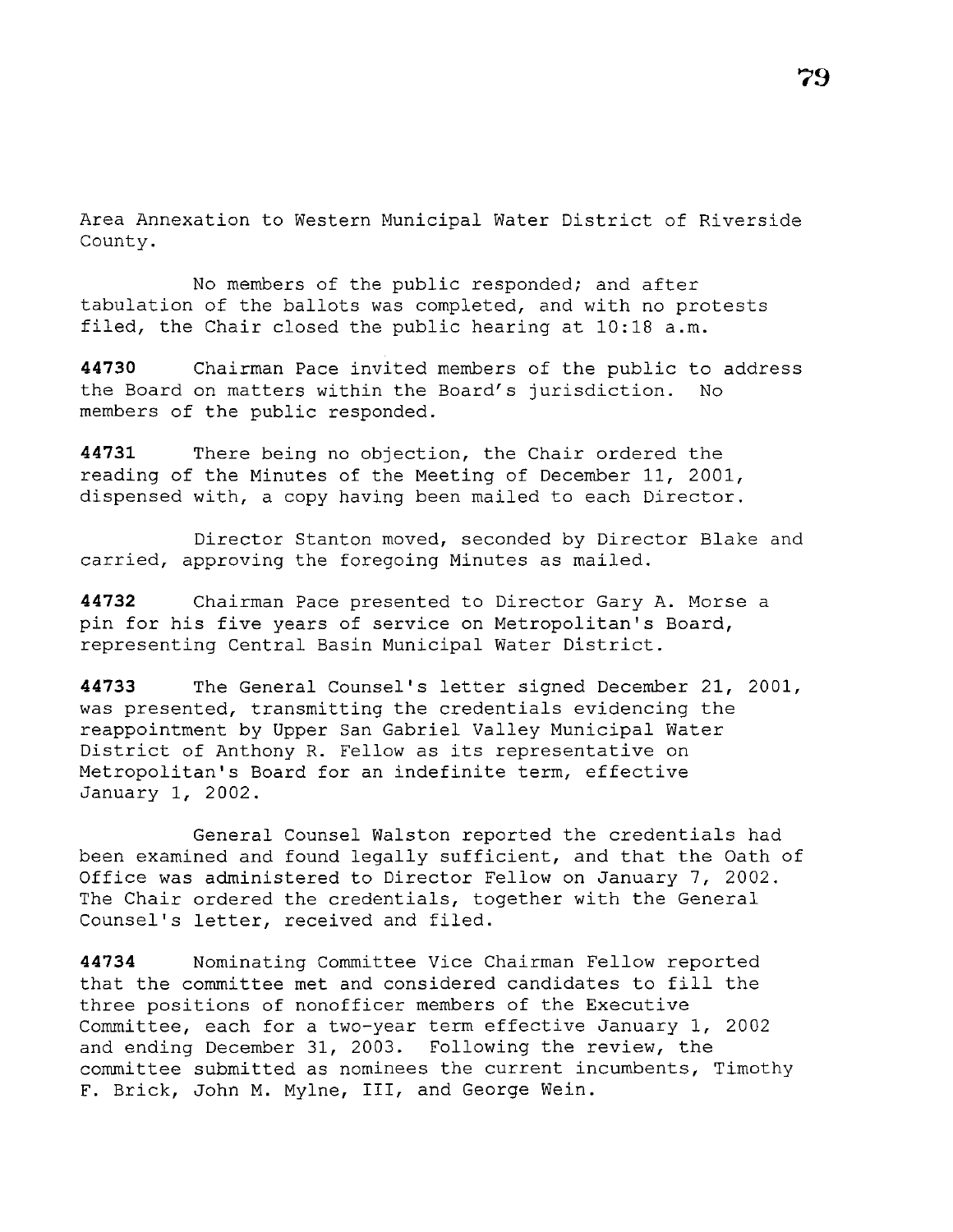Nominating Committee Vice Chairman Fellow then moved, seconded by Director Blake, that the above nominees be elected.

Chairman Pace called for other nominations from the floor. There being none, the Chair called for a vote on the nomination of Directors Brick, Mylne, and Wein to fill the nonofficer positions on the Executive Committee, each for a twoyear term effective January 1, 2002 and ending December 31, 2003. The motion was voted upon and carried.

**44735** Subcommittee on Rules and Ethics Chair Hansen reported the subcommittee, at its meeting today, conducted interviews of candidates for the position of Ethics Officer. As a result of candidates for the position of Ethics Officer. the interviews, it was recommended that two candidates be invited back for an additional interview at the next meeting of the subcommittee on January 15. The subcommittee will then forward its recommendation to the Board in February for action.

**44736** Chairman Pace announced there were no new committee appointments, but at the February meeting he will be appointing new members to the Nominating Committee.

**44737** Chairman Pace reported that on December 12-14 he, along with a number of Metropolitan's Directors, attended the Colorado River Water Users Association annual conference in Las Vegas. Some of the issues discussed were the future visions of the Colorado River, the Mexican Delta, Clean Water Act, and issues related to environmental litigation and legislation with regard to state and federal laws.

Director Brown took his seat at 10:30 a.m.

**44738** Regarding the Colorado River, Bay-Delta and CALFED matters, and the summary of District activities, Chief Executive Officer Gastelum referred to his quarterly report signed January 4, 2002.

Director Lewis requested updated material be sent to the Board on the Cadiz Program while the current public review of the Final EIR/EIS is underway. Chief Executive Officer Gastelum stated it is anticipated that the Bureau of Land Management (BLM) will respond in writing to the protests filed on the BLM's action. The BLM is also planning to follow up with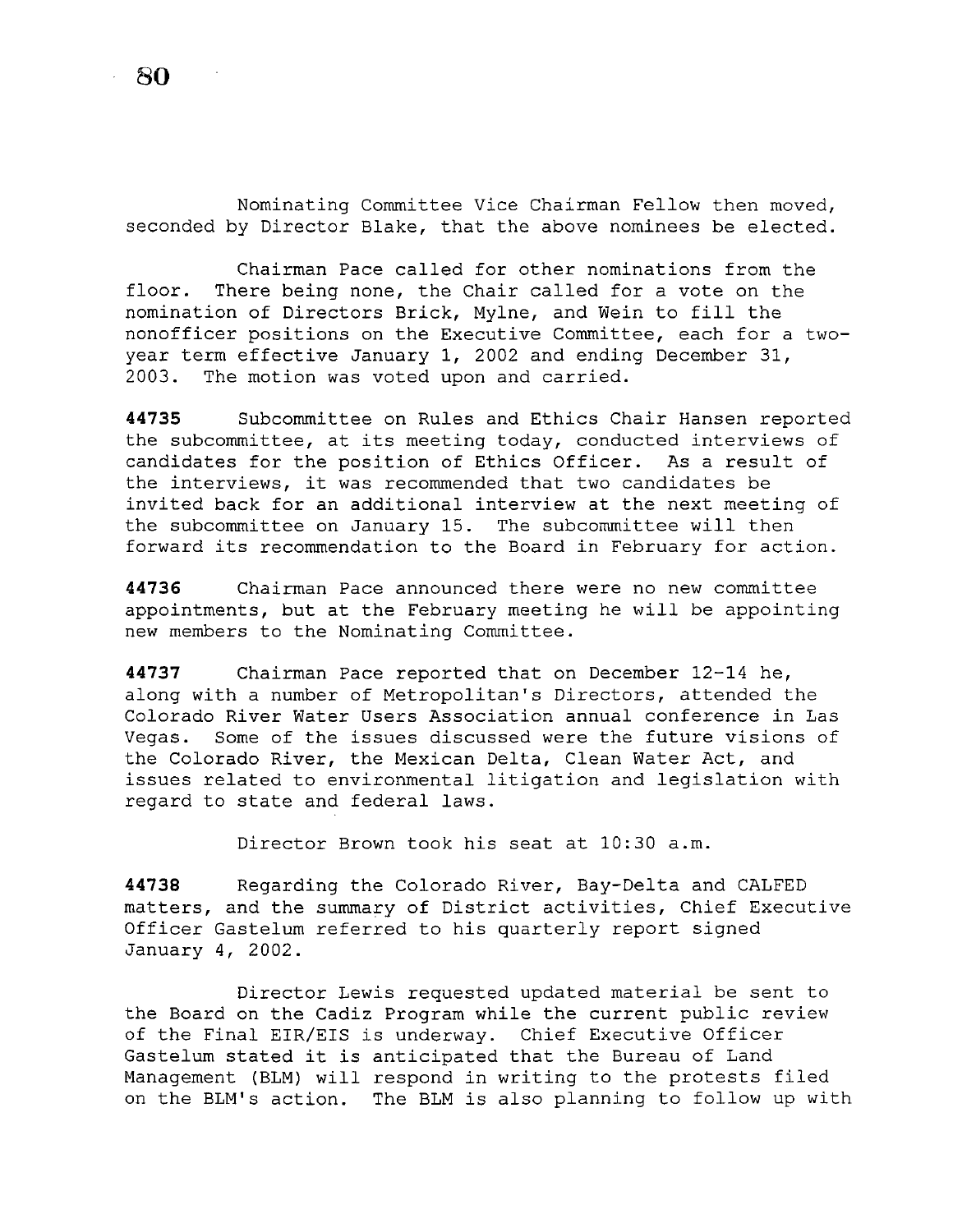a Record of Decision, which would be its decision under the EIS to grant right-of-way and the stipulated conditions. The material from the BLM will be provided to the Board.

Chief Executive Officer Gastelum also asked that the Subcommittee on Rules and Ethics schedule a workshop in February to have a comprehensive review of the economic terms of the agreement and the environmental issues associated with the EIR/EIS for the Cadiz Program. However, the workshop would not be held until after the BLM takes action.

Director Edwards inquired on the status of the Diamond Valley Recreation Group's proposal. Chief Executive Officer Gastelum responded the proposal was completed at the end of last year and staff is in the process of reviewing it, and will present it at the next Executive Committee meeting on January 15, 2002.

**44739** Regarding the Legal Department activities, General Counsel Walston referred to his activity report dated December 27, 2001. Mr. Walston announced his departure from Metropolitan, effective January 31, 2002, to become a Deputy Solicitor with the Department of the Interior. The Board extended its best wishes to Mr. Walston for success on his new appointment.

**44740** The reports of the Standing Committees are as follows:

Chairman Pace reported there was no additional report from the Executive Committee as the committee did not meet in December.

Asset, Real Estate and Infrastructure Policy Committee Chair Peterson reported the committee unanimously approved Agenda Item 8-1. The committee heard presentations on the Real Property Asset Development and Management Program and on infrastructure reliability and replacement. The staff has been requested to return with updates and further details.

Budget, Finance and Investment Committee Chairman Castro reported the committee had a discussion on a line item in the six months financial statement which indicated a ten percent increase in the fixed portion of the O&M budget for the first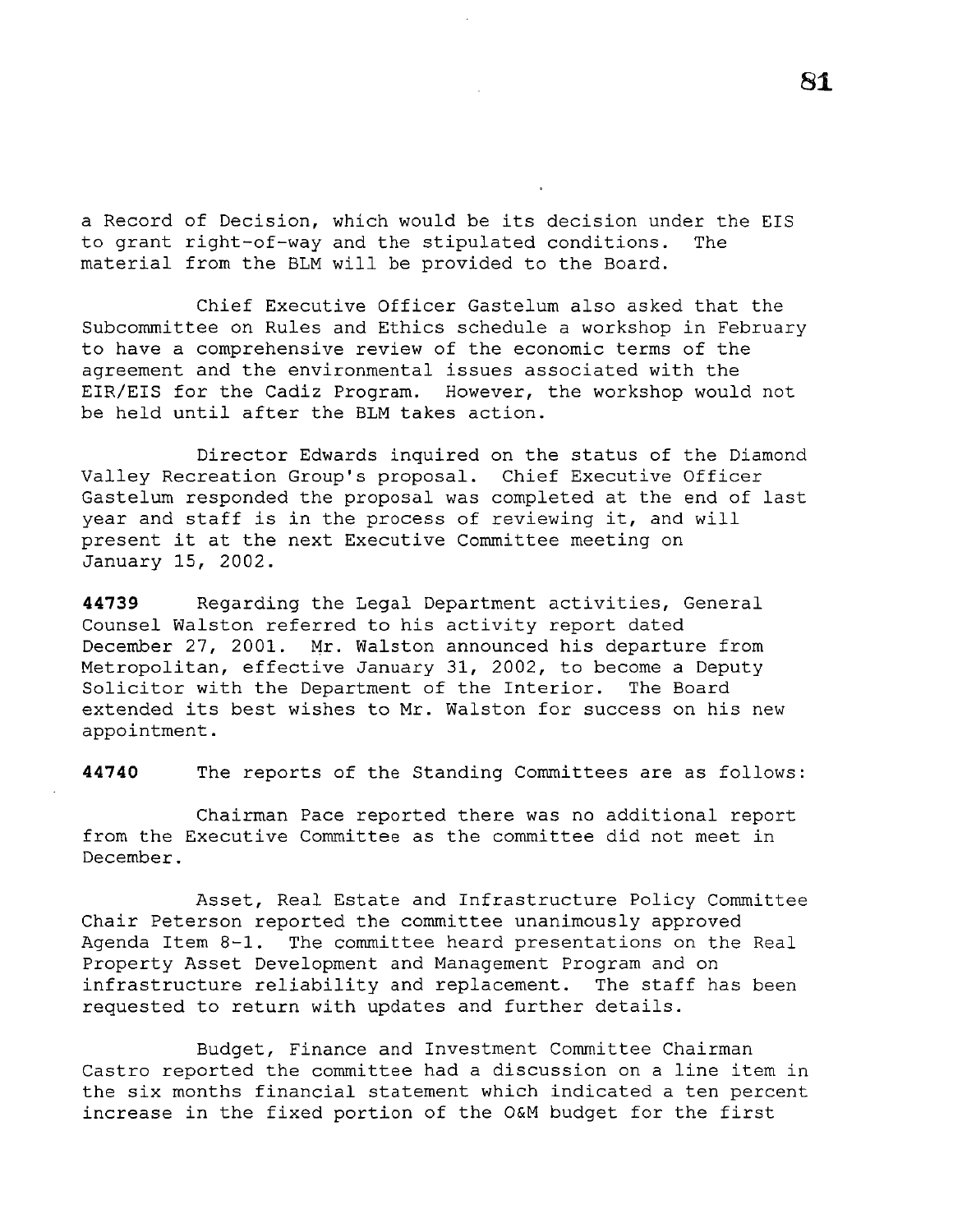six months. The committee unanimously approved Agenda Item 8-4. The committee also discussed and approved Agenda Item 9-1 with revisions made to delete Sections 2 and 3 from the Resolution Giving Notice of Intention to Impose Rates and Charges for Fiscal Year 2002/03, and the deletion of Resolution Giving Notice of Intention to Impose and Suspend Collection of New Demand Charge for Fiscal Year 2002/03.

Communications, Outreach and Legislation Committee Chairman Barbosa reported the committee was requested to add an item to the agenda regarding AB 1058 (Pavley), the air quality bill to reduce climate change impacts and that could potentially impact water resources. Committee Chairman Barbosa stated that the motion to add the item to the committee agenda failed by one vote because it did not receive a unanimous vote due to a lack of a quorum consisting of at least two-thirds of the committee.

Committee Chairman Barbosa stated that AB 1058 has a significant element in Metropolitan's overall legislative strategy for this year. The bill is scheduled to be heard in the Assembly before Metropolitan has its next meeting in February and that it is a matter of urgency to take action now to add the item to the agenda for action. He therefore moved, seconded by Director Ashley, that consideration of AB 1058 be added to the agenda for action by the Board today. Following a discussion of the urgency of any action to be taken on this bill, and whether Metropolitan should even be participating in this bill, the Chair called for a vote on the motion.

The following *is* a record of the vote on the motion:

Ayes: Burbank (Dir. Brown, 1,061 votes), Calleguas Municipal Water District (Dir. Grandsen, 4,611 votes), Eastern Municipal Water District (Dir. Ashley, 2,314 votes), Glendale (Dir. Rez, 1,353 votes), Inland Empire Utilities Agency (Dir. Troxel, 4,056 votes), Las Virgenes Municipal Water District (Dir. Peterson, 1,101 votes), Los Angeles (Ayes: Dirs. Castro, Herman, and Wein. Absent: Dir. Luddy. 22,777 votes), Pasadena (Dir. Brick, 1,098 votes), San Fernando (Dir. Mejia, 88 votes), Santa Ana (Dir. Coughran, 1,291 votes), Santa Monica (Dir. Abdo, 1,344 votes), Three Valleys Municipal Water District (Dir. Barbosa, 3,024 votes), Torrance (Dir. Wright, 1,407 votes), Upper San Gabriel Valley Municipal Water District (Dir. Fellow,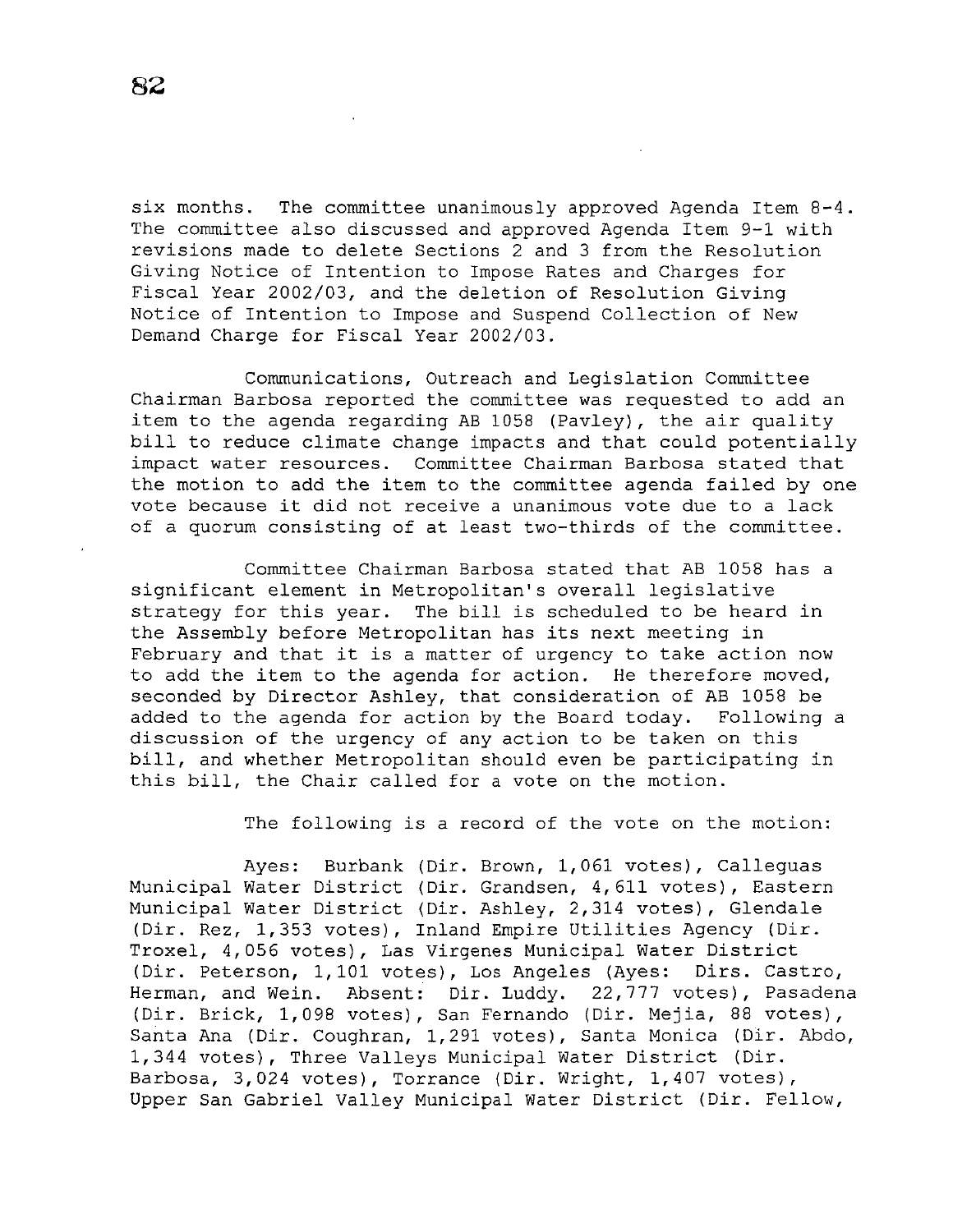4,296 votes), West Basin Municipal Water District (Dirs. Kwan and Murray, 8,086 votes). Total 57,907 votes.

Noes: Anaheim (Dir. Stanton, 2,159 votes), Central Basin Municipal Water District (Dir. Morse, 3,402.50 votes), Foothill Municipal Water District (Dir. Edwards, 728 votes), Fullerton (Dir. Blake, 822 votes), Long Beach (Dir. Hansen, 2,045 votes), Municipal Water District of Orange County (Dirs. Bannister, Foley, Owen, and Swan, 19,827 votes), San Diego County Water Authority (Dirs. Ball, Lewis, Loveland, and Parker, 19,761 votes), San Marino (Dir. Morris, 250 votes), Western Municipal Water District of Riverside County (Dir. Mylne, 3,627 votes). Total 52,621.50 votes.

Abstains: Central Basin Municipal Water District (Dir. Pace, 3,402.50 votes). Total 3,402.50 votes.

Absent: Beverly Hills (Dir. Harris, 1,183 votes), Compton (Dir. Murph, 193 votes). Total 1,376 votes.

The Chair declared the motion did not carry as it did not receive the required two-thirds vote.

Committee Chairman Barbosa reported the committee received a report on the successful Liquid Art campaign, which was covered in several Southland newspapers. The exhibit is scheduled to go to San Diego at the end of this·month. The inspection trips to the Colorado River Aqueduct will resume January 23. However, the trips to Northern California are on hold because the Department of Water Resources has closed its facilities to the public. A legislative briefing with staff of the House Resources Committee will be held next week in Los Angeles. This will provide Metropolitan an opportunity to demonstrate that CALFED funding will help our strategies for the Colorado River. The committee also received the SB 60 report, which is an excellent tool to let the Legislature know what and how Metropolitan is doing. The legislative representatives in Washington, D.C. and Sacramento gave reports on current activities. The committee approved Agenda Item 8-6.

Engineering and Operations Committee Chairman Ashley reported the committee approved Agenda Items 8-2, 8-3, 9-3, and 9-4. Agenda Item 9-2 was also approved with a revised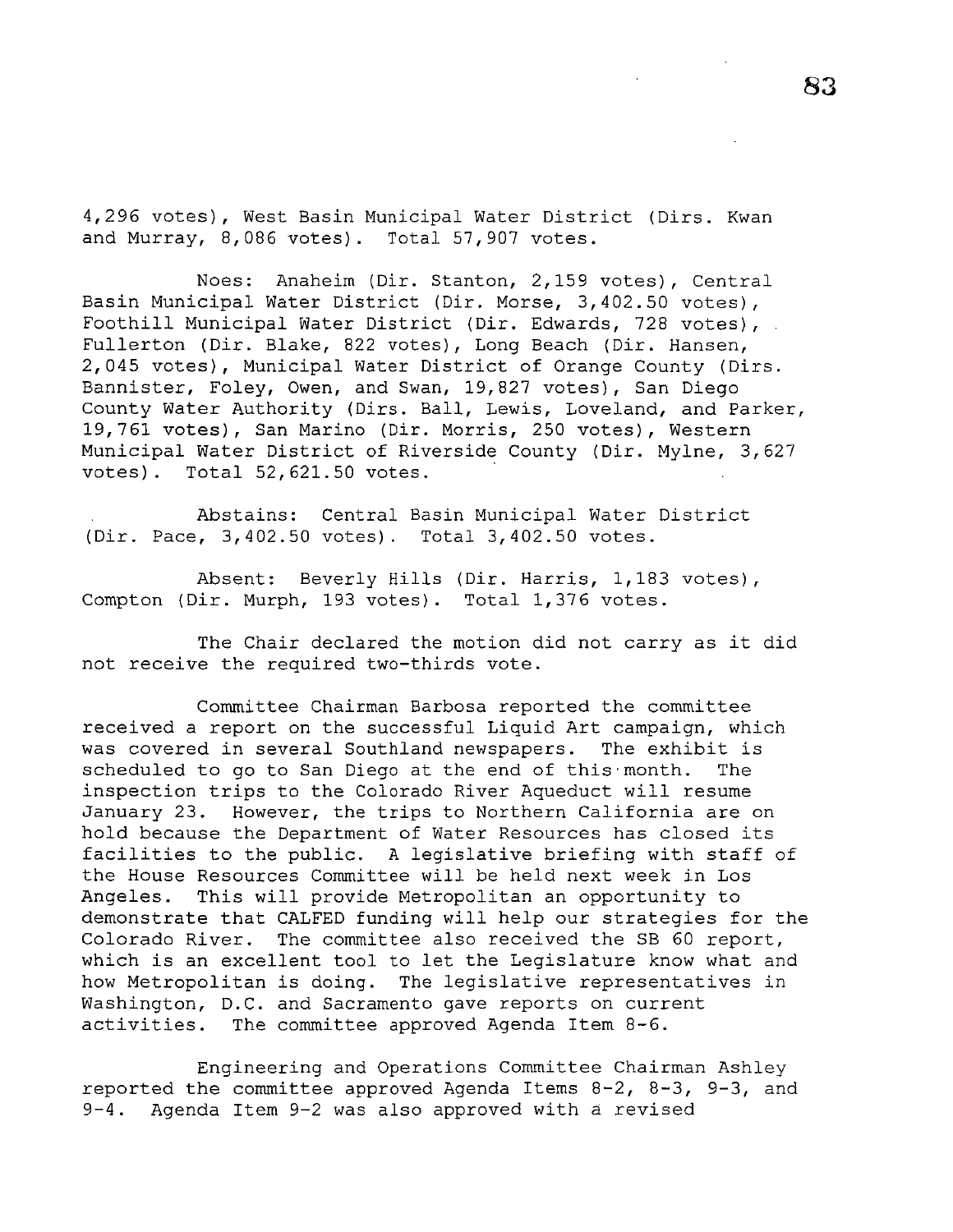recommendation that the Chief Executive Officer enter into contracts not to exceed \$1 million per contract. Director Ashley moved, seconded by Director Murray and carried, that Agenda Items  $9-2$ ,  $9-3$ , and  $9-4$  be added to the Consent Calendar.

Legal, Claims and Personnel Committee Chairman Owen reported the committee unanimously approved Agenda Items 8-5 and 9-8, and requested that Item 9-8 be added to the Consent Calendar. Director Owen also reported that Agenda Item 9-9, the oral report on *Metropolitan v. Campus Crusade for Christ,* was withdrawn from the agenda.

Water Planning, Quality and Resources Committee Chairman Morse reported the committee heard presentations on the February 2002 Metropolitan Annual Progress Report to the state Legislature; on the environmental documents associated with the Quantification Settlement Agreement, Secretary of the Interior's proposed Implementation Agreement, and the Imperial Irrigation District Water Conservation and Transfer Project. Reports were also received on the early water supply outlook for 2002, and an update on the Integrated Resources Plan. The committee approved Agenda Item 9-7, the execution of an agreement based on the Sacramento Valley Phase 8 Short-Term Workplan Settlement Principles, and requested that it be added to the Consent Calendar. Committee Chairman Morse urged the staff to take into consideration the comments that were received regarding fulfilling the Board-adopted principles when finalizing the agreement.

Director Morris moved, seconded by Director Blake and carried, and the Board approved the Consent Calendar Items, M.I. **44741** through M.I. **44750,** as follows:

**44741** Adopted the California Environmental Quality Act (CEQA) determination and (a) authorized Appropriation No. 15383 in the amount of \$640,000 from the Pay-As-You-Go Fund; (b) authorized the Chief Executive Officer to have all work performed; and (c) delegated to the Chief Executive Officer the authority to award a contract to Oracle Corporation exceeding \$250,000 for software and services to implement Oracle's E-Commerce software, as set forth in the letter signed by the Chief Executive Officer on December 17, 2001. This option will significantly improve the purchasing system and services by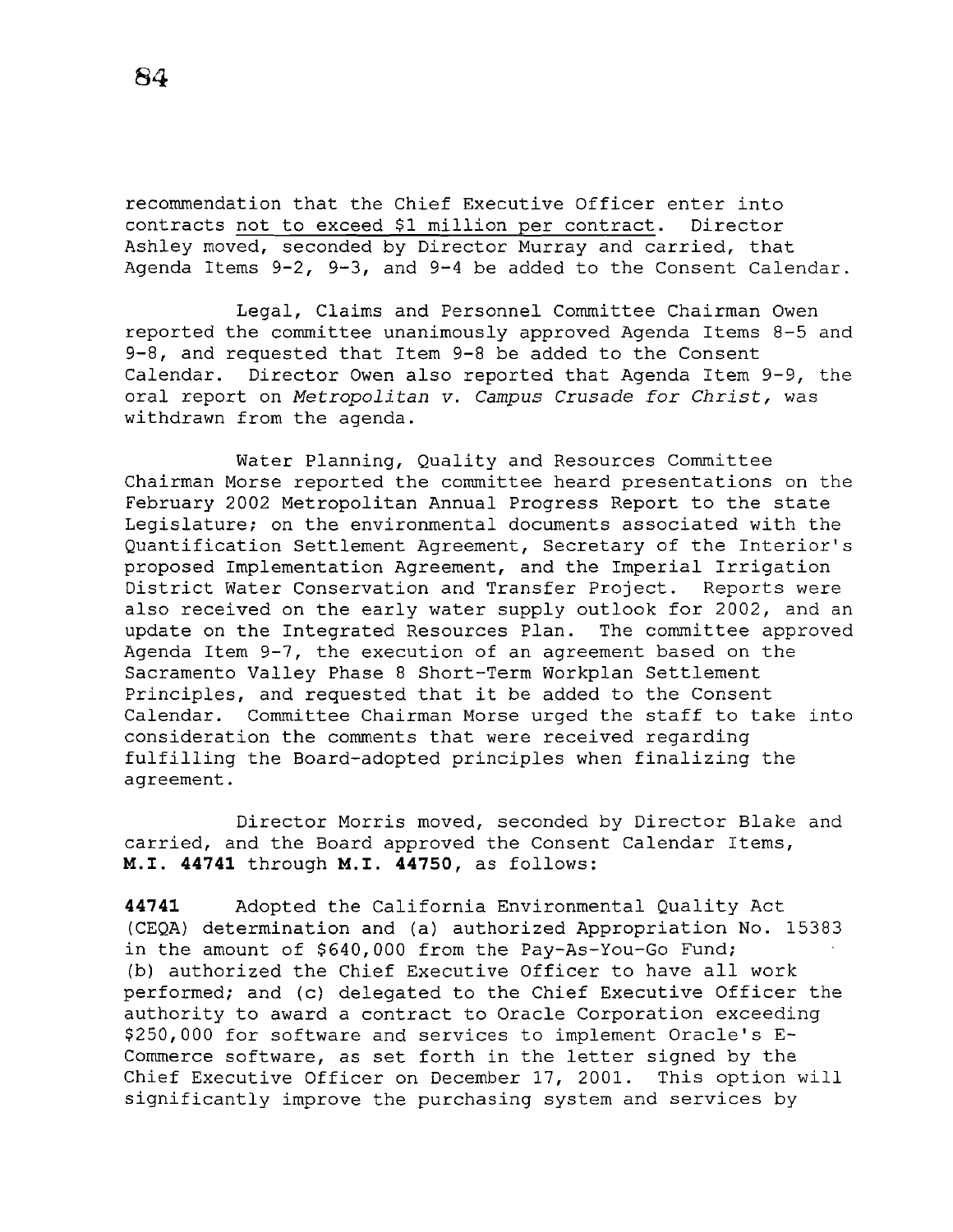providing a more functional purchasing application that *is*  easier to use and yields purchasing efficiencies.

**44742** Adopted the CEQA determination and (a) authorized an increase of \$2.7 million in Appropriation No. 15173, No. 8, from the Construction Funds; (b) authorized the Chief Executive Officer to have all work performed as described in the letter signed by the Chief Executive Officer on December 17, 2001; and (c) awarded a construction contract in the amount of \$2.03 million to Steve Bubalo Construction Co. for the service center/warehouse demolition and reclaimed washwater line installation at the Jensen filtration plant as part of the Jensen and Mills Oxidation Retrofit Program.

**44743** To implement improvements and to maintain and enhance the reliability of the Colorado River Aqueduct (CRA), the Board adopted the CEQA determinations for all projects described in the letter signed by the Chief Executive Officer on December 17, 2001, and appropriated \$8.22 million in budgeted funds, as follows:

CRA Conveyance: \$3,250,000 from Appropriation No. 15373, No. 2, from Construction Funds CRA Pumping Plants: \$4,289,000 from Appropriation No. 15374, No. 2, from Construction Funds CRA Electrical/Power: \$410,000 from Appropriation No. 15384 from Construction Funds CRA Discharge Containment: \$271,000 from Appropriation No. 15385 from Construction Funds

**44744** Adopted the CEQA determination and resolutions providing in substance that Metropolitan elects to be allocated that additional portion of revenue from taxes levied on redevelopment property which is attributable to any increase in Metropolitan's base year tax rate applied to the incremental assessed value of the project property, as set forth in the letter signed by the Chief Executive Officer on December 17, 2001, as follows:

| <b>Resolution 8790</b> |             |  |  | Rosemead Redevelopment Project Area |  |  |                                          |  |
|------------------------|-------------|--|--|-------------------------------------|--|--|------------------------------------------|--|
|                        |             |  |  |                                     |  |  | No. 2 in the city of Rosemead, county of |  |
|                        | Los Angeles |  |  |                                     |  |  |                                          |  |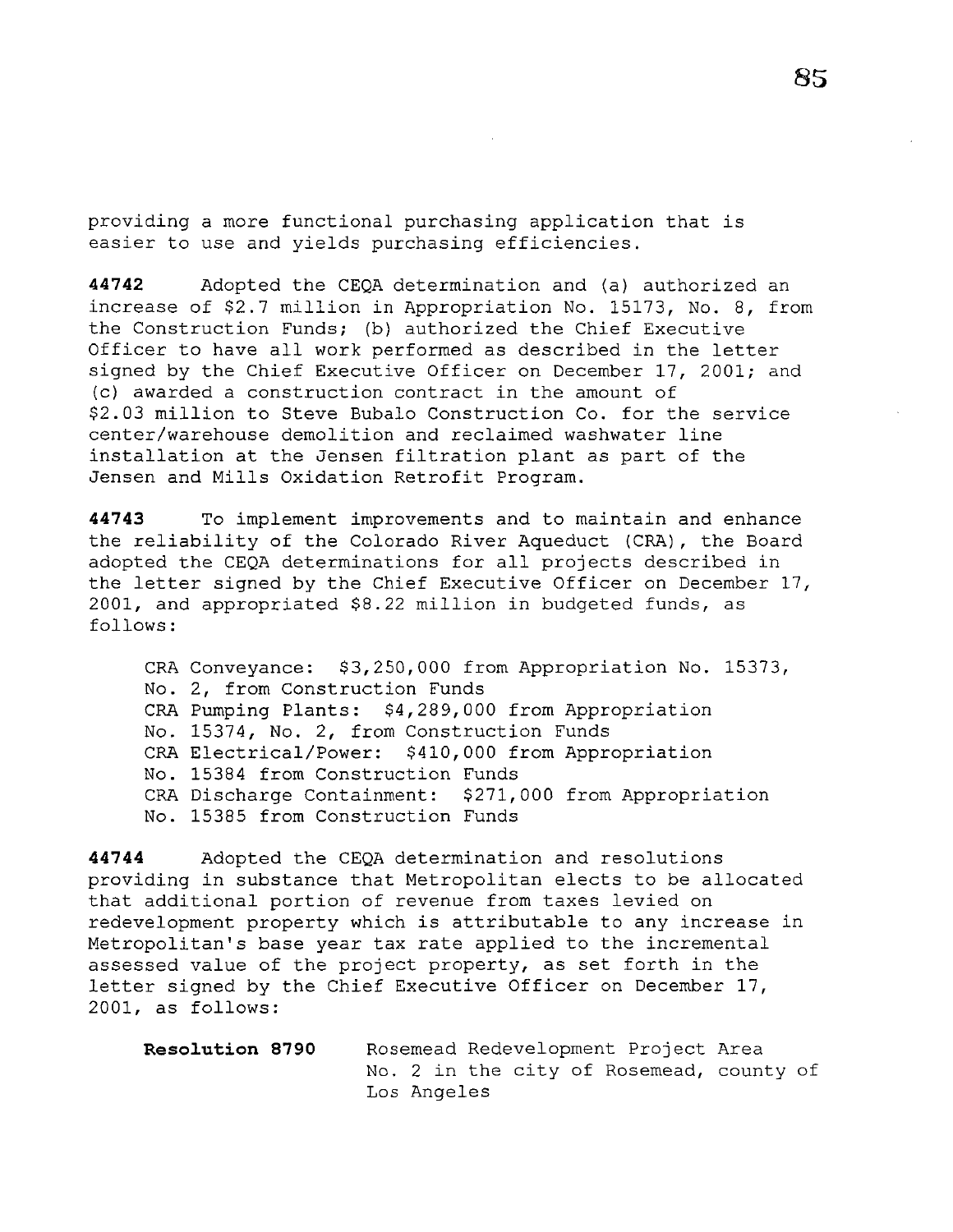- **Resolution 8791**  Artesia Redevelopment Project Area in the city of Artesia, county of Los Angeles
- **Resolution 8792**  Orange Merged and Amended Redevelopment Project in the city of Orange, county of Orange
- **Resolution 8793**  El Taro-Marine Corps Air Station Redevelopment Project in the unincorporated area of Orange County
- **Resolution 8794**  Huntington Beach Southeast Coastal Redevelopment Project in the city of Huntington Beach, county of Orange
- **Resolution 8795**  Mission Boulevard Redevelopment Project in the city of Montclair, county of San Bernardino

each resolution entitled:

**RESOLUTION OF THE BOARD OF DIRECTORS OF THE METROPOLITAN WATER DISTRICT OF SOUTHERN CALIFORNIA ELECTING TO RECEIVE ALLOCATION OF TAXES PURSUANT TO PROVISIONS OF THE COMMUNITY REDEVELOPMENT LAW** 

**44745** Adopted the CEQA determination and approved changes to the Administrative Code set forth in Attachment 1 to the letter signed by the General Counsel on December 21, 2001, to reflect the new committee structure approved by the Board at its December 2001 meeting, effective January 1, 2002.

**44746** Adopted the CEQA determination and authorized (a) an increase of \$5.92 million in Appropriation No. 15171, No. 3, from the Construction Funds; and (b) the Chief Executive Officer to enter into contracts not to exceed \$1 million per contract to have all preliminary design work and environmental documentation performed, as set forth in the letter signed by the Chief Executive Officer on December 17, 2001, with the above revision.

**86**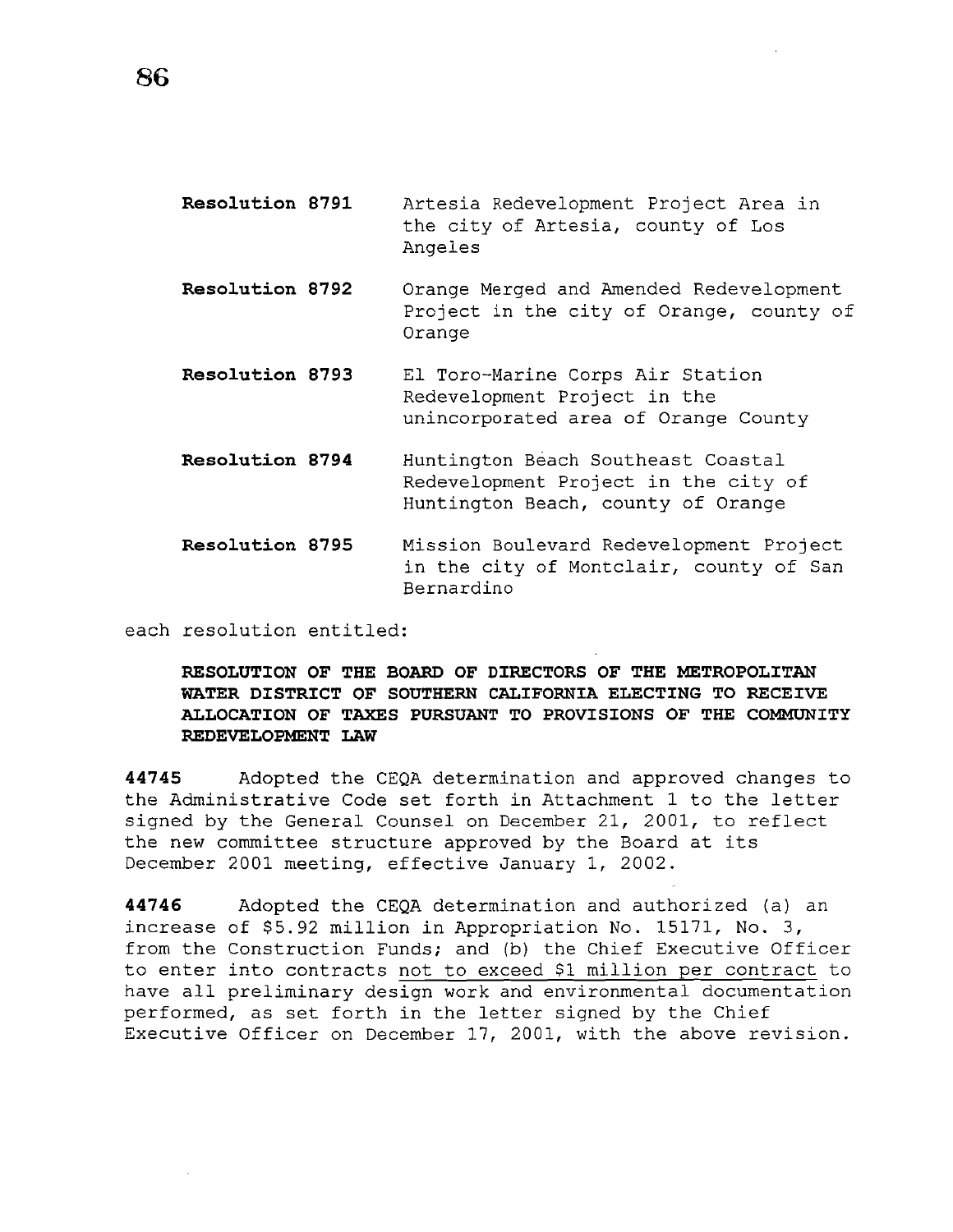**44747** Adopted the CEQA determination and delegated authority to the Chief Executive Officer to enter into an agreement with the successful respondent for Request for Proposal No. 468 to provide construction management services for the Arrowhead Tunnels of the Inland Feeder Program, as set forth in the letter signed by the Chief Executive Officer on December 17, 2001.

Directors Ball, Lewis, Loveland, and Parker requested to be recorded as abstaining.

**44748** Adopted the CEQA determination and approved (a) the addition of the muck disposal sites and the expanded Strawberry Creek staging area for the Arrowhead Tunnels; and (b) construction of pipeline connection between San Bernardino Valley Municipal Water District's Foothill Pipeline and Metropolitan's proposed Highland Pipeline and utilize existing Inland Feeder Program funding to cover the cost, as set forth in the letter signed by the Chief Executive Officer on December 19, 2001.

Directors Ball, Lewis, Loveland, and Parker requested to be recorded as abstaining.

**44749·** Adopted the CEQA determination and authorized the execution of an agreement based on the Sacramento Valley Phase 8 Short-Term Workplan Settlement Principles, as set forth in the letter signed by the Chief Executive Officer on December 19, 2001.

Director Owen requested to be recorded as voting no.

**44750** Adopted the CEQA determination and authorized the Chief Executive Officer to execute the Protest Dismissal Agreement among Metropolitan, Coachella Valley Water District (CVWD), Imperial Irrigation District (IID), and San Diego County Water Authority (SDCWA) dismissing Metropolitan's and CVWD's protests of the State Water Resources Control Board approval of the IID/SDCWA Agreement for transfer of water from IID to SDCWA, as set forth in the letter jointly signed by the Chief Executive Officer and the General Counsel on December 26, 2001.

Directors Bannister, Foley, and Swan requested to be recorded as abstaining.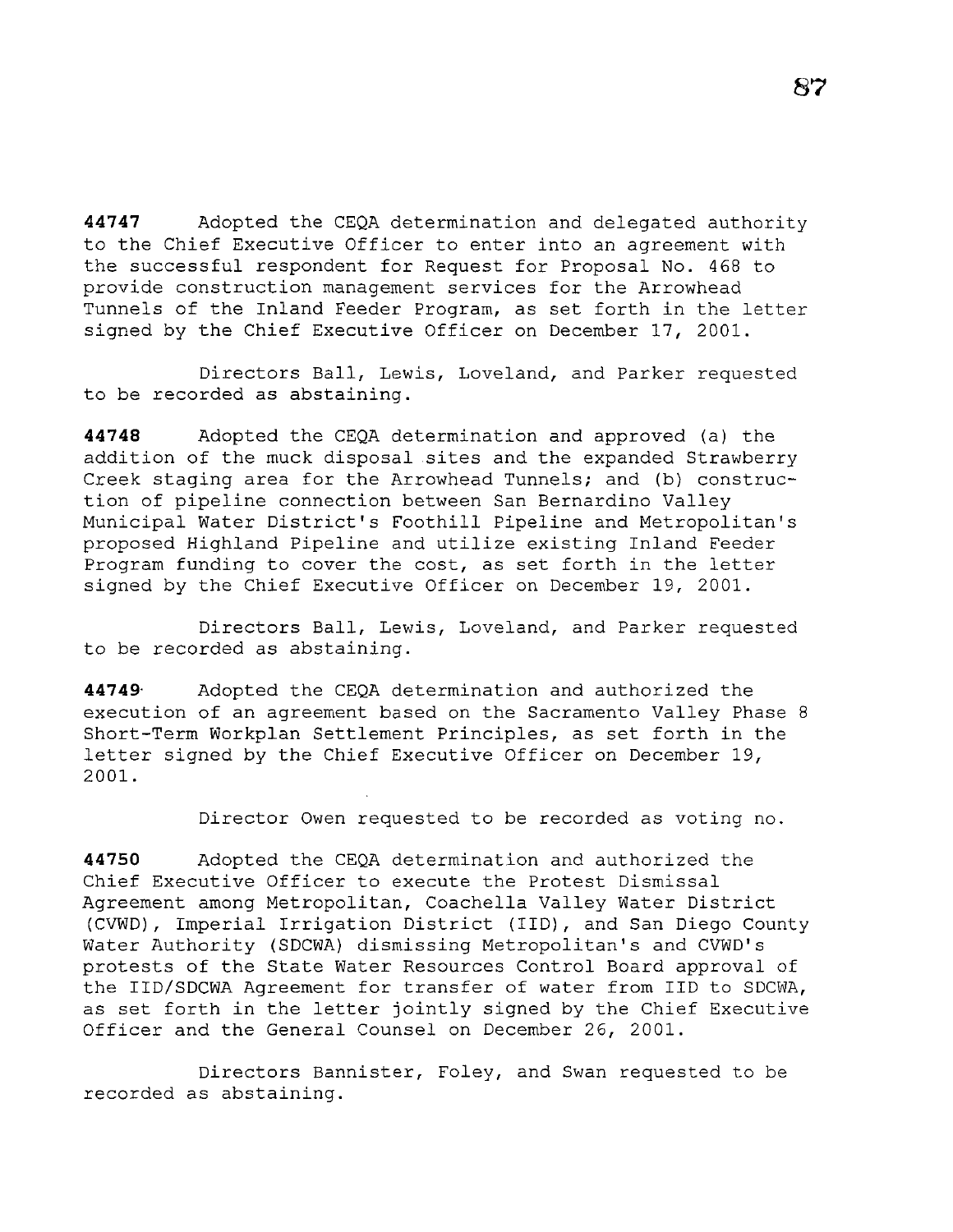Directors Kwan and Stanton withdrew from the Meeting at 11:15 a.m.

**44751** Chief Executive Officer Gastelum reported that the proposed water bond initiative item was discussed at length yesterday at the meeting of the Communications, Outreach and Legislation Committee. Mr. Gastelum recommended that the Board support this item and for Metropolitan to seek the member agencies' support for this initiative. He stated that a major component of the bond initiative would provide funding needed for CALFED for the next five years, particularly for storage.

Director Ball stated his concern of moving ahead with supporting this initiative until a team effort has been made with the member agencies and all concerned in order to wage a successful campaign. Director Ball then moved, seconded by Director Bannister, that this item be put over for one month.

Following further comments, the Chair called for a vote on the motion.

The following is a record of the vote on the motion to put this item over for one month:

Ayes: Municipal Water District of Orange County (Dir. Bannister, 4,956.75 votes), San Diego County Water Authority (Dirs. Ball, Lewis, Loveland, and Parker, 19,761 votes). Total 24,717.75 votes.

Noes: Burbank (Dir. Brown, 1,061 votes), Calleguas Municipal Water District (Dir. Grandsen, 4,611 votes), Central Basin Municipal Water District (Dirs. Morse and Pace, 6,805 votes), Eastern Municipal Water District (Dir. Ashley, 2,314 votes), Foothill Municipal Water District (Dir. Edwards, 728 votes), Fullerton (Dir. Blake, 822 votes), Glendale (Dir. Rez, 1,353 votes), Inland Empire Utilities Agency (Dir. Troxel, 4,056 votes), Las Virgenes Municipal Water District (Dir. Peterson, 1,101 votes), Long Beach (Dir. Hansen, 2,045 votes), Los Angeles (Ayes: Dirs. Castro, Herman, and Wein. Absent: Dir. Luddy. 22,777 votes), Municipal Water District of Orange County (Dirs. Foley, Owen, and Swan, 14,870.25 votes), Pasadena (Dir. Brick, 1,098 votes), San Fernando (Dir. Mejia, 88 votes), San Marino (Dir. Morris, 250 votes), Santa Ana (Dir. Coughran, 1,291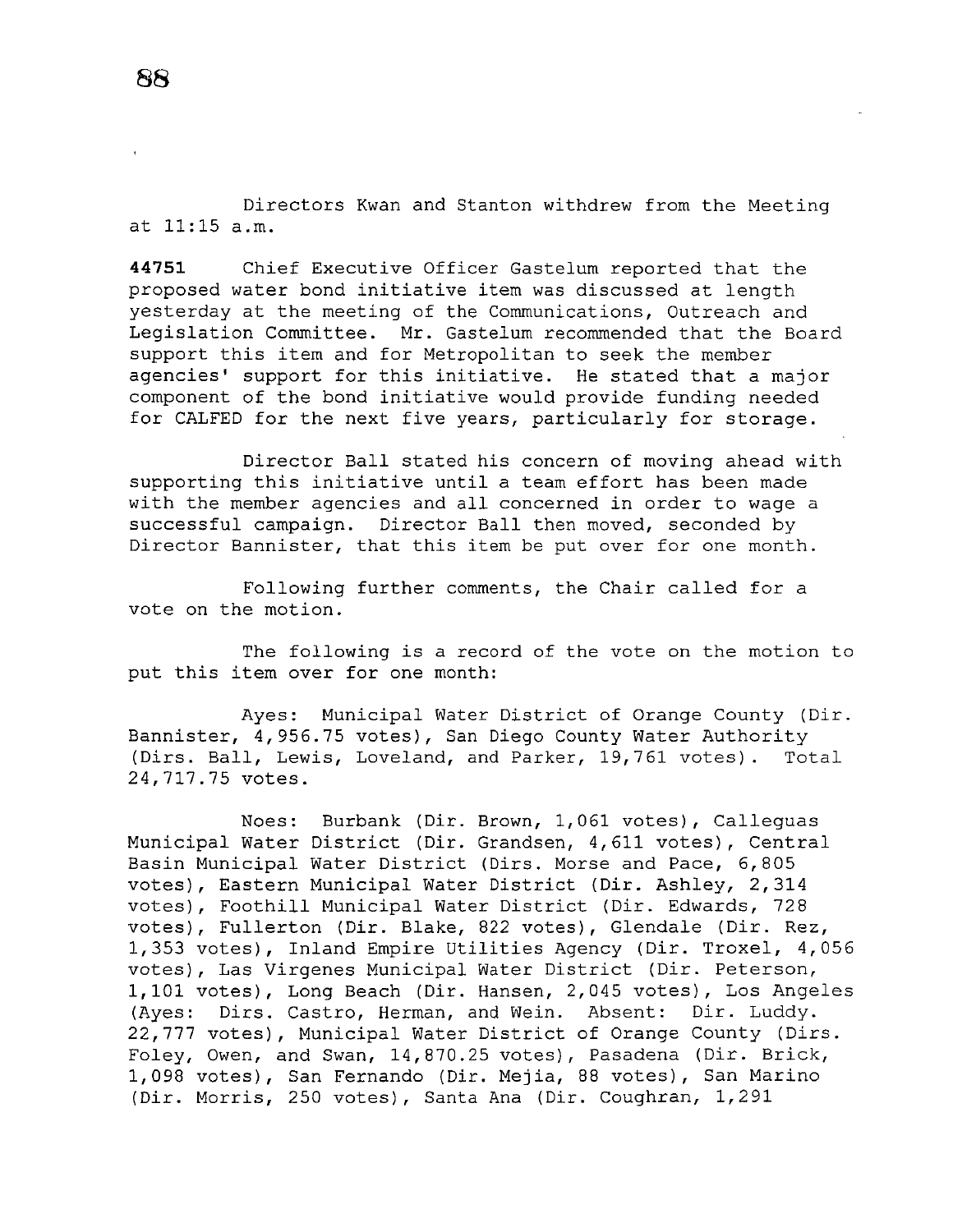votes), Santa Monica (Dir. Abdo, 1,344 votes), Three Valleys Municipal Water District (Dir. Barbosa, 3,024 votes), Torrance (Dir. Wright, 1,407 votes), Upper San Gabriel Valley Municipal Water District (Dir. Fellow, 4,296 votes), West Basin Municipal Water District (No: Dir. Murray. Absent: Dir. Kwan. 8,086 votes), Western Municipal Water District of Riverside County (Dir. Mylne, 3,627 votes). Total 87,054.25 votes.

Abstains: None.

Absent: Anaheim (Dir. Stanton, 2,159 votes), Beverly Hills (Dir. Harris, 1,183 votes), Compton (Dir. Murph, 193 votes). Total 3,535 votes.

The Chair declared the motion did not carry.

Communications, Outreach and Legislation Committee Chairman Barbosa then moved, seconded by Director Morris and carried, that the Board adopt the CEQA determination and express Board support for the ''Water Security, Clean Drinking Water, Coastal and Beach Protection Act of 2002'', as set forth in the letter signed by the Chief Executive Officer on December 20, 2001.

Directors Ball, Lewis, Loveland, and Parker requested to be recorded as abstaining.

Directors Kwan and Stanton returned to the Meeting at 11:20 a.m.

Directors Abdo and Hansen withdrew from the Meeting at 11:20 a.m.

**44752** Regarding the apportionment of revenues and setting of water rates and charges to raise firm revenues, and the adoption of resolutions giving notice of intention to impose rates and charges, Director Swan stated he supported the revised recommendation approved by the Budget, Finance and Investment Committee. However, for clarification purposes, Director Swan requested that the recommendation as set forth in the letter signed by the Chief Executive Officer on December 19, 2001, and revised by the committee, be approved with an addition to the recommendation. Director Swan therefore moved, seconded by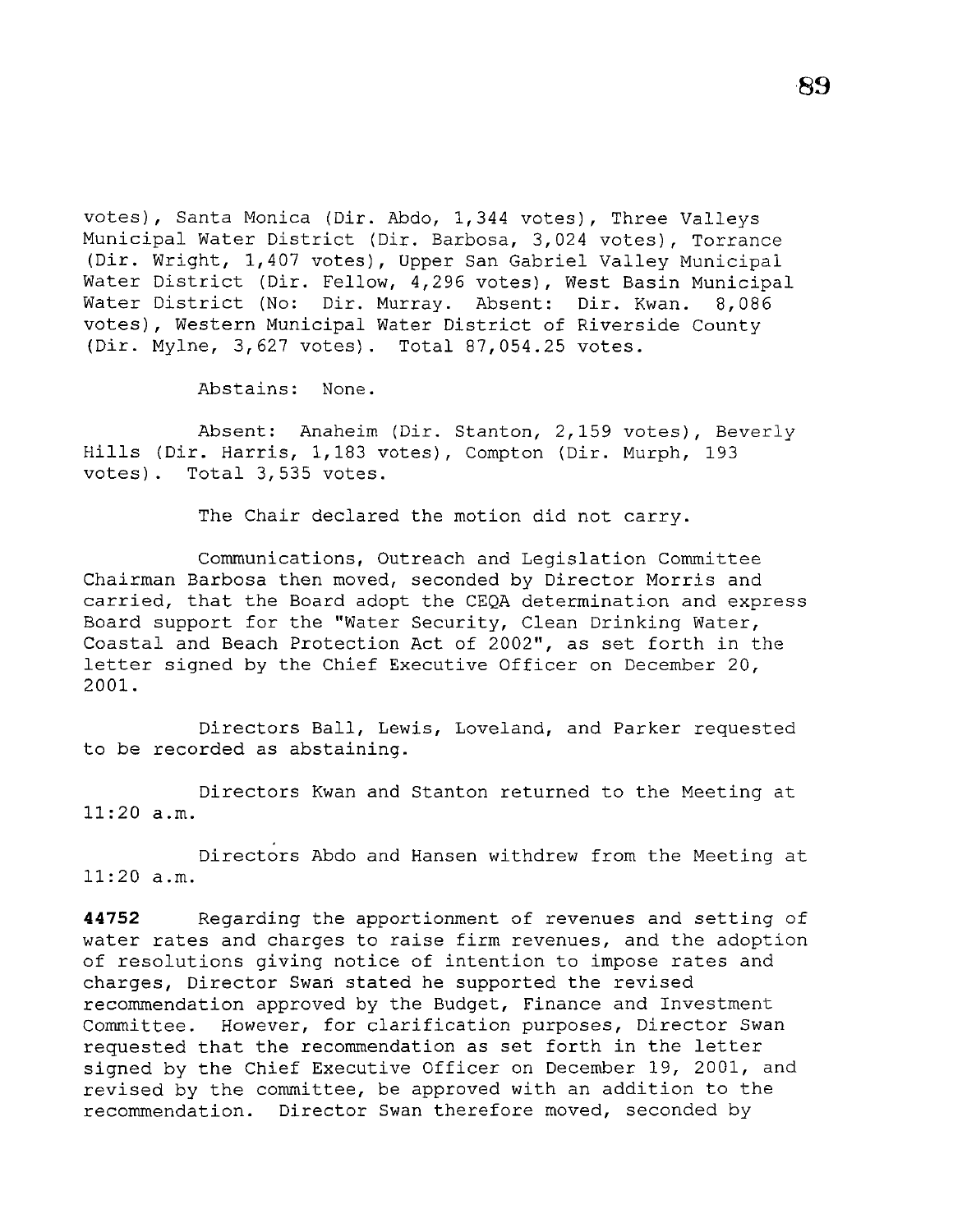Budget, Finance and Investment Committee Chairman Castro, that the Board:

Adopt the CEQA determination and

a. Set a time for a hearing of the Budget, Finance and Investment Committee at which interested parties may present their views regarding the Chief Executive Officer's recommendation. The water rates and charges for the first six<br>months of fiscal vear 2002/03 will remain unchanged. It is months of fiscal year 2002/03 will remain unchanged. recommended that the rates and charges effective January 1, 2003, be set by the Board as defined in the letter signed by the Chief Executive Officer on December 19, 2001.

|                                                          | Current        | New            |
|----------------------------------------------------------|----------------|----------------|
|                                                          | Rate Structure | Rate Structure |
|                                                          | (Effective     | (Effective     |
|                                                          | January 1,     | January 1,     |
|                                                          | 2002)          | 2003)          |
| Tier 1 Supply Rate (\$/af)                               | N/A            | \$73           |
| Tier 2 Supply Rate (\$/af)                               | N/A            | \$154          |
| System Access Rate (\$/af)                               | N/A            | \$141          |
| System Power Rate (\$/af)                                | N/A            | \$89           |
| Water Stewardship Rate (\$/af)                           | N/A            | \$23           |
| Full Service Untreated Water Rate<br>$(\frac{\xi}{a}f)$  | \$349          | N/A            |
| Seasonal Shift Untreated Water Rate<br>$($ \$/af)        | \$289          | N/A            |
| Long-term Storage Water Rate (\$/af)                     | \$233          | \$233          |
| Interim Agricultural Water Program<br>$(\frac{\xi}{a}f)$ | \$236          | \$236          |
| Treatment Surcharge (\$/af)                              | \$82           | \$82           |
| Readiness-to-Serve Charge (\$M)                          | \$80.0         | \$80.0         |
| Capacity Reservation Charge (\$/cfs)                     | N/A            | \$6,100        |
| Peaking Surcharge (\$/cfs)                               | N/A            | \$18,300       |
| Connection Maintenance Charge (\$M)                      | \$2.9          | N/A            |
|                                                          |                |                |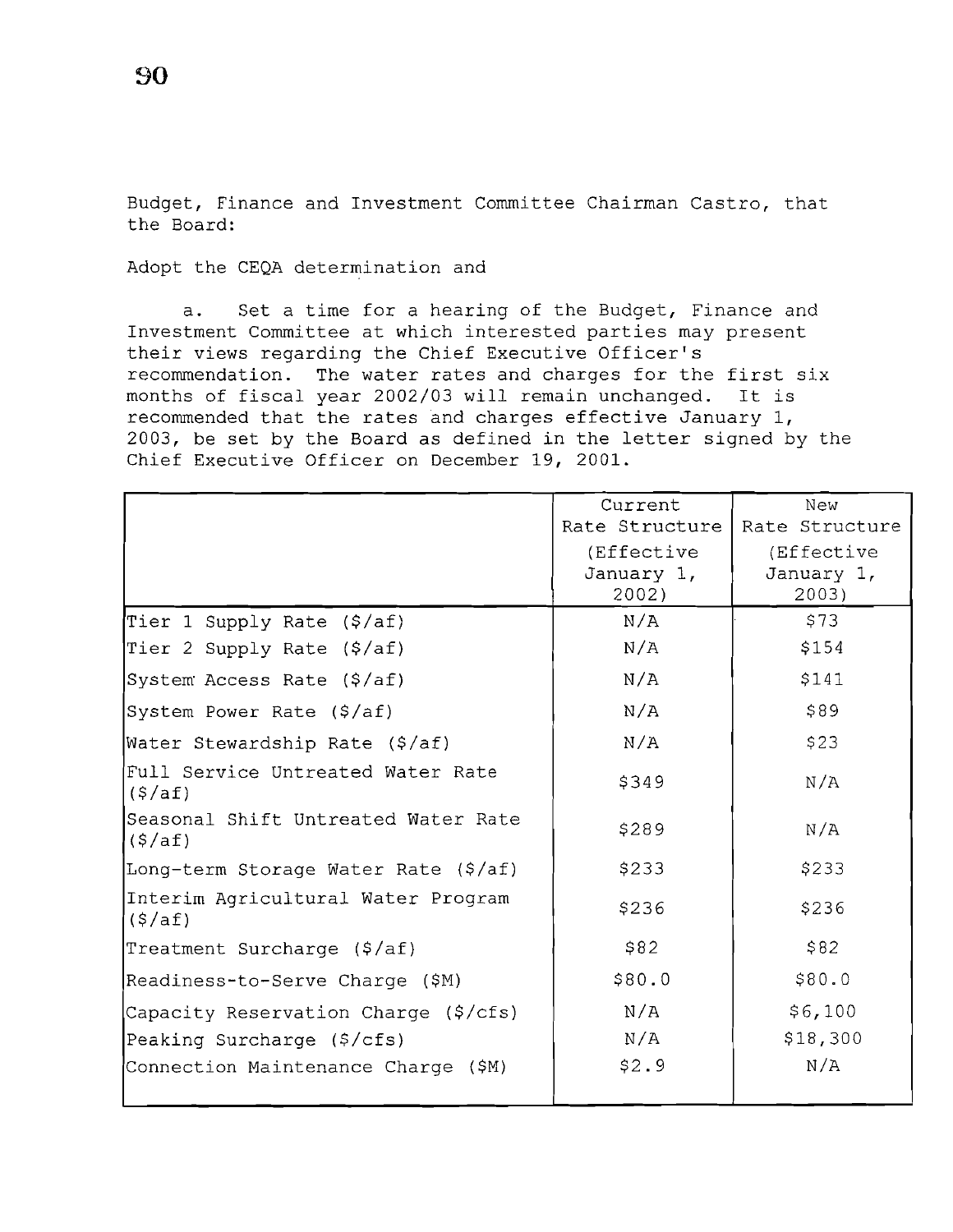b. Adopt the following resolutions:

1. Resolution of intention **(Resolution 8796)** to impose rates and charges to be effective January 1, 2003, and to direct further actions in connection herewith in the form shown as Attachment 1 to the foregoing letter with the deletions of Sections 2 and 3 on page 3 of the resolution, said resolution entitled:

**RESOLUTION OF THE BOARD OF DIRECTORS OF THE METROPOLITAN WATER DISTRICT OF SOUTHERN CALIFORNIA GIVING NOTICE OF INTENTION TO IMPOSE RATES AND CHARGES FOR FISCAL YEAR 2002/03 AND TO DIRECT FURTHER ACTIONS IN CONNECTION THEREWITH** 

2. Resolution of intention **(Resolution 8797)** to impose the Readiness-to-Serve (RTS) Charge in the form shown as Attachment 2 to the foregoing letter, declaring the Board's intention (i) at its March 12, 2002 meeting to consider and act upon the Chief Executive Officer's recommendation to impose a Readiness-to-Serve Charge, and (ii) at its May 14, 2002 meeting to consider and act upon the Chief Executive Officer's recommendation to impose standby charges within the territories of member agencies that have requested that charge as a means of collecting all or a portion of their RTS Charge, said resolution entitled:

# **RESOLUTION OF THE BOARD OF DIRECTORS OF THE METROPOLITAN WATER DISTRICT OF SOUTHERN CALIFORNIA GIVING NOTICE OF INTENTION TO IMPOSE A READINESS-TO-SERVE CHARGE FOR FISCAL YEAR 2002/03**

3. Resolution of intention **(Resolution 8798)** to impose a Capacity Reservation Charge and Peaking Surcharge in the form shown as Attachment 3 to the foregoing letter, declaring the Board's intention, at its March 12, 2002 meeting to consider and act upon the Chief Executive Officer's recommendation to impose a Capacity Reservation Charge and Peaking Surcharge, said resolution entitled: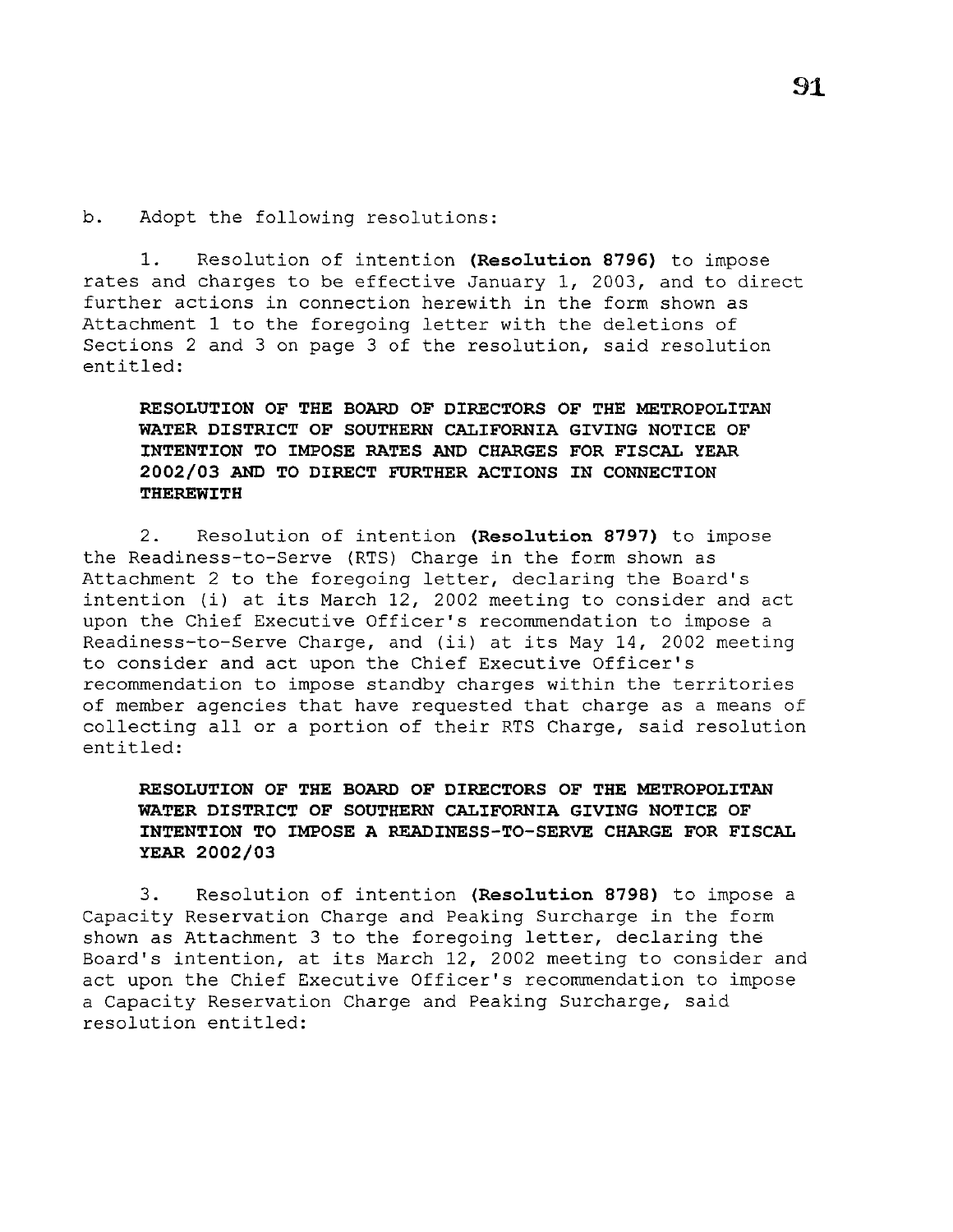# **RESOLUTION OF THE BOARD OF DIRECTORS OF THE METROPOLITAN WATER DISTRICT OF SOUTHERN CALIFORNIA GIVING NOTICE OF INTENTION TO IMPOSE A CAPACITY RESERVATION CHARGE AND A PEAKING SURCHARGE FOR FISCAL YEAR 2002/03**

4. (Deletion of Resolution of intention to impose a New Demand Charge).

## Addition to the motion:

"The Board remains fully committed to implementing an appropriate and justified infrastructure growth charge as approved in the Board's previous action adopting the new rate structure and directs staff to establish a process to develop the mechanism that will allow Metropolitan to recover its costs for infrastructure associated with increasing system demands within three months.''

Director Morris commented on the deletion of the Resolution of intent to impose a New Demand Charge (NDC) and its effects on some of the member agencies. Director Morris therefore moved a substitute motion to take the recommendation from the Budget, Finance and Investment Committee and reinsert the Resolution of intention to impose a New Demand Charge at the current level and suspend collection of the NDC for fiscal year 2002/03.

The substitute motion died for lack of a second.

Following further discussion, the Chair called for a vote on the original motion by Director Swan.

The following is a record of the vote on the motion:

Ayes: Anaheim (Dir. Stanton, 2,159 votes), Burbank (Dir. Brown, 1,061 votes), Calleguas Municipal Water District (Dir. Grandsen, 4,611 votes), Central Basin Municipal Water District (Dirs. Morse and Pace, 6,805 votes), Eastern Municipal Water District (Dir. Ashley, 2,314 votes), Foothill Municipal Water District (Dir. Edwards, 728 votes), Fullerton (Dir. Blake, 822 votes), Glendale (Dir. Rez, 1,353 votes), Inland Empire Utilities Agency (Dir. Troxel, 4,056 votes), Los Angeles (Ayes: Dirs. Castro, Herman, and Wein. Absent: Dir. Luddy. 22,777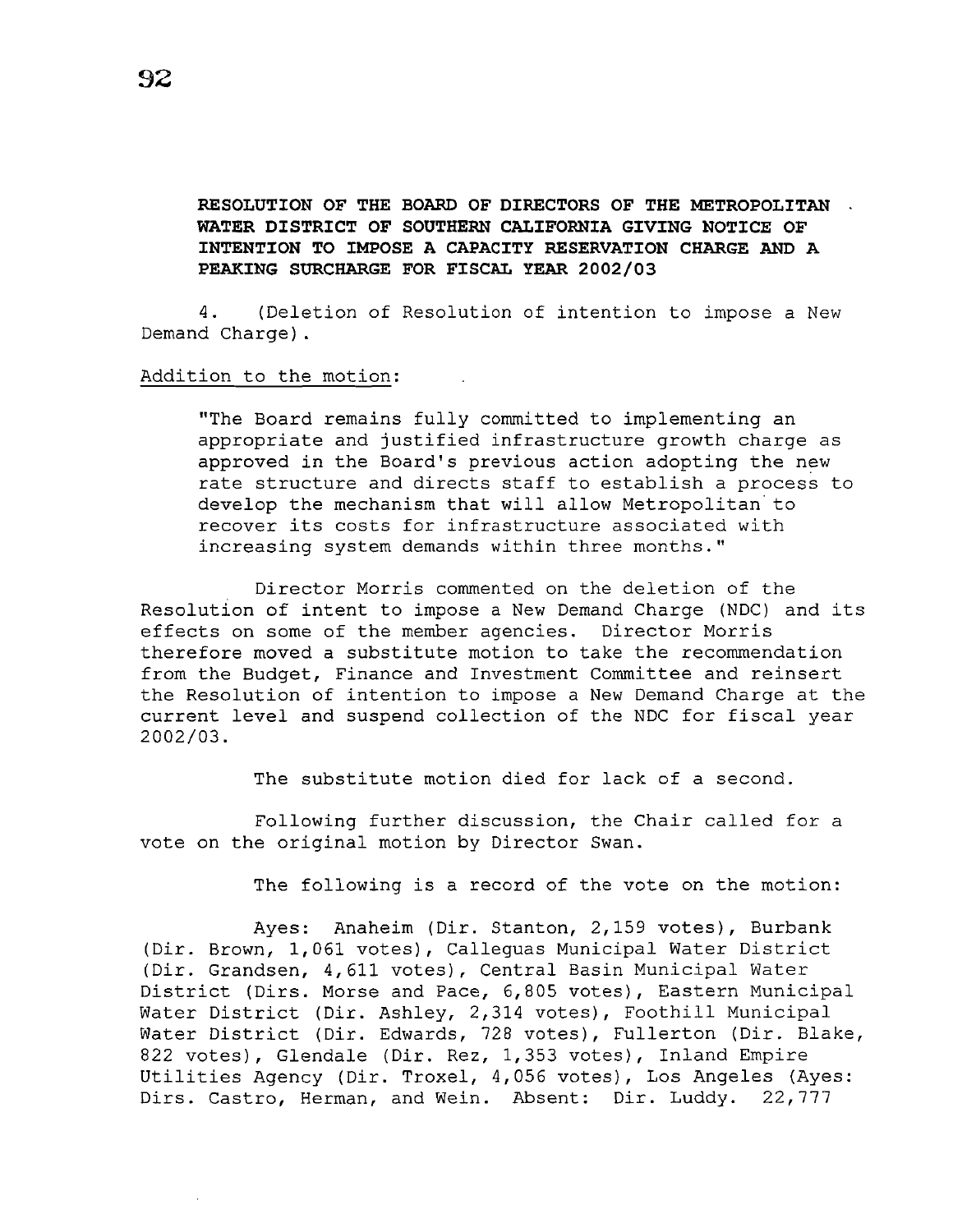votes), Municipal Water District of Orange County (Dirs. Foley, Owen, and Swan, 14,870.25 votes), Pasadena (Dir. Brick, 1,098 votes), San Diego County Water Authority (Dirs. Ball, Lewis, Loveland, and Parker, 19,761 votes), San Fernando (Dir. Mejia, 88 votes), San Marino (Dir. Morris, 250 votes), Santa Ana (Dir. Coughran, 1,291 votes), Three Valleys Municipal Water District (Dir. Barbosa, 3,024 votes), Torrance (Dir. Wright, 1,407 votes), Upper San Gabriel Valley Municipal Water District (Dir. Fellow, 4,296 votes), West Basin Municipal Water District (Dirs. Kwan and Murray, 8,086 votes), Western Municipal Water District of Riverside County (Dir. Mylne, 3,627 votes). Total 104,484.25 votes.

Noes: Las Virgenes Municipal Water District (Dir. Peterson, 1,101 votes), Municipal Water District of Orange County (Dir. Bannister, 4,956.75 votes). Total 6,057.75 votes.

Abstains: None.

Absent: Beverly Hills (Dir. Harris, 1,183 votes), Compton (Dir. Murph, 193 votes), Long Beach (Dir. Hansen, 2,045 votes), Santa Monica (Dir. Abdo, 1,344 votes). Total 4,765 votes.

The Chair declared the motion carried by a vote of 104,484.25 ayes, 6,057.75 noes, and 4,765 absent.

**44753** The following communications were submitted to the Board for information:

- a. Status report for the Inland Feeder Project for the month ending November 2001, signed by the Chief Executive Officer on December 17, 2001.
- b. Transmittal of February 2002 Metropolitan Annual Progress Report to the California State Legislature on Achievements in Conservation, Recycling, and Groundwater Recharge, signed by the Chief Executive Officer on December 17, 2001.